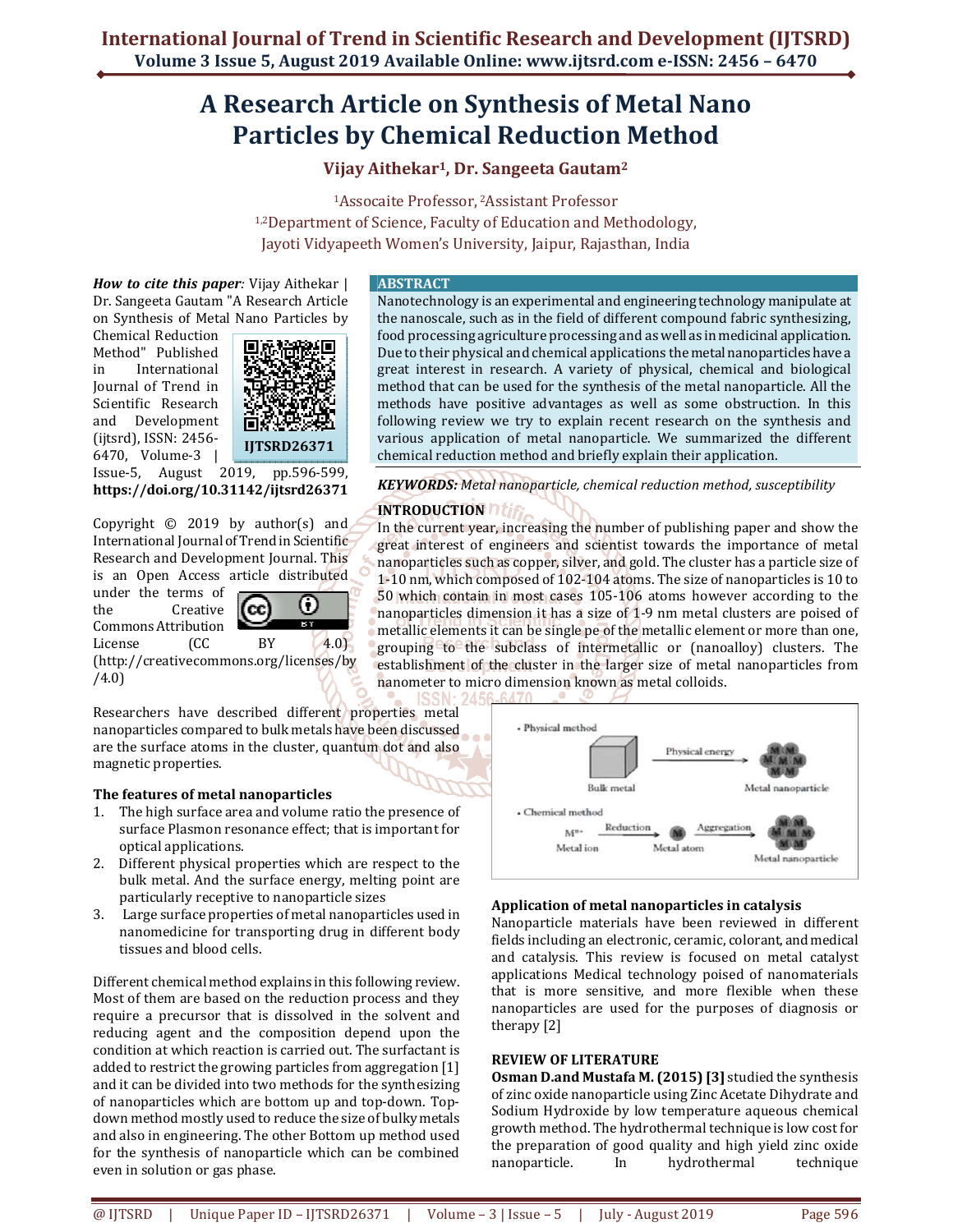#### International Journal of Trend in Scientific Research and Development (IJTSRD) @ www.ijtsrd.com eISSN: 2456-6470

Hexamethylenetetramine (HMTA) mostly used as a chemical substance but using Zinc Acetate Dihydrate and Sodium Hydroxide is more affordable cheap and commercially available as compare to Hexamethylenetetramine. This method is simple and does not require calculations after drying. The synthesized nanoparticle is confirmed by the user X –Ray Diffraction method and morphological study of zinc oxide are carried out by Scanning Electron Microscopy (SEM).

**Zhang Qiu li et al., (2009) [4]** develop a new method in which chemical reduction method used for the fabrication of copper nanoparticles using potassium borohydride as reducing agent. They also studied the effect of temperature, the concentration of CuSO4 and reactant ratio on the size and shape of the synthesized copper nanoparticle. The characterization of the synthesized copper nanoparticle is done by using Scanning Electron Microscopy and size of copper nanoparticle is confirmed by the UV Visible Spectrometer. The temperature of the reaction is maintained at 30 ◦ C and the size of copper nanoparticle is 100nm and spherical shape.

**Jingyue H. and Friedrich Bernd [5]** studied the synthesis of gold nanoparticle using a chemical reduction method. The gold nanoparticles have a great interest in research due to great properties. The production of gold nanoparticle at a large scale for industrial production is not possible due to the high cost. The chemical method is efficient and simple for the synthesis of purified and spherical gold nanoparticle of good quality and high yield. They studied the citrate reduction process and NaBH4 reduction process in aqueous solution. To improve the purity of the gold nanoparticle Dialysis process is applied as a post treatment. Different allo technique such as TEM, ICP and Nano trac Wave analyzer used to measure size, shape and high degree purity. The rate of reduction is very important in the synthesis of gold nanoparticle which is controlled by the burst process

**Pandey A. and R. Manivannan (2015) [6]** studied the synthesis of nickel nanoparticles by chemical reduction technique. In this method hydrazine hydrate act as a reducing agent and PVP as a capping agent. The capping agent PVP concentration increase to decrease the crystal size. The obtained nanoparticle is characterized by X-Ray Diffraction technique and EDX. For the morphological study of nanoparticle used Scanning Electron Microscopy. The SEM analysis state that uniformly spherical particle formed with little trace of oxygen which is analyzed by EDX technique.

**Dr. Ritu(2015) [7]** studied the synthesis of chromium Oxide nanoparticle's by precipitation method and used ammonia as a precipitating agent. Chromium attracts attention due to different stable oxidation state which formed the different oxide and also important use in science and technology. The characterization of copper nanoparticle's is done by the Xray Diffraction, Thermo Gravimetric Analysis(TGA), UV-Visible absorption, Infrared Spectroscopy (IR), Transmission Electron Microscopy (TEM) and Scanning Electron Microscopy(SEM). The structure of chromium oxide nanoparticles is hexagonal which is confirmed by the XRD and shape of nanoparticles are carried out by SEM. The size of synthesized chromium oxide nanoparticle's is between 20 to 70nm and thermally stable at 1000◦. These nanoparticles are simple, low cost, highly stable and ecofriendly.

**Vellora et. al (2013) [8]** develop a new method for green synthesis of copper oxide nanoparticle's using gum karaya which is a natural nontoxic by colloid-thermal synthesis Process. Copper oxide has various extensive properties such as catalytic, electric, optical, photonic, textile and antibacterial activity. The diffusion method used for the study of antibacterial activity of copper nanoparticles. The size and shape of prepared copper nanoprticle's are obtained by the X-ray Diffraction, Scanning Electron Microscopy (SEM) and FTIR. The structure of synthesized copper oxide nanoparticle is monoclinic. The synthesized copper nanoparticle has antibacterial activity, highly stable and environmentally friendly.

**RakspunJ et. al (2018) et al [9]** the investigation of boron doping at a concentration of 0.5, 1.0 and 2.0 wt  $\%$ . the presence of monoclinic CU2SN3S7, cubic CU2SNS3 and orthorhombic CU4SNS4 of CTS showed by XRD pattern for the all phase structure of nanoparticles they prefferd the influenced Boron doping and which produced a lattice strain effect and that change in the dislocation density. The concentration of Boron in CTS increase from 0.5wt% to 2.0wt% that reduces bandgap for the all phase of CTS from 1.46 to 1.29 eV and also reduced the optical transmittance. for the B dropped CTS optical constants such as the refractive index, extinction coefficient and dissipation factor also obtain for the dispersion behaviour of refractive index was investigated in terms of a single oscillator model and the physical parameters were obtained for the synthesis of CTS nanoparticle FTIR is confirmed and indicate Boron doping resulted in the p-n junction behaviour for optoelectronic applications.

**Rakesh et. al (2013) [10]** studied Synthesis of Chromium(III) Oxide Nanoparticles by Electrochemical Method and Mukia Maderaspatana Plant Extract, Characterization, KMnO4 Decomposition and Antibacterial Study. In this method nanoparticle synthesized by two way in first H2SO4 used as a medium and using platinum electrode in the presence of NAHCO3 solution. Chromium doped platinum electrode is using in the second case in the presence of NAHCO3. The characterization of the synthesized nanoparticle is carried out by X-ray Diffraction, UV-Visible microscopy, FTIR and Scanning Electron Microscopy. The antibacterial activity of chromium nanoparticle is studied against E. coli .these synthesized nanoparticle are a good catalyst for the decomposition of KMNO4.

**Alex p. et. al (2011) [11]** described the synthesis of cobalt nanoparticle in aqueous solution. Their work is based on a synthesis of copper nanoparticle in bulk quantities in aqueous solution and using hydrazine as a reducing agent. The characterization of synthesis copper nanoparticle is done by using various techniques such as XRD, UV- Visible Spectrometer, SEM and TEM. The potency of the fcc phase maintains in the nanoparticle produce at room temperature. The powder of synthesized nanopaticle due to its highly ferromagnetic nature was agglomerated and seems flower like image in SEM.

**Redon R. et al (2011) [12]** develop a method for the aerobic synthesis of palladium nanoparticle in different solvents with different reduction method. In this method solvent used as a stabilizing and also dispersing agent in the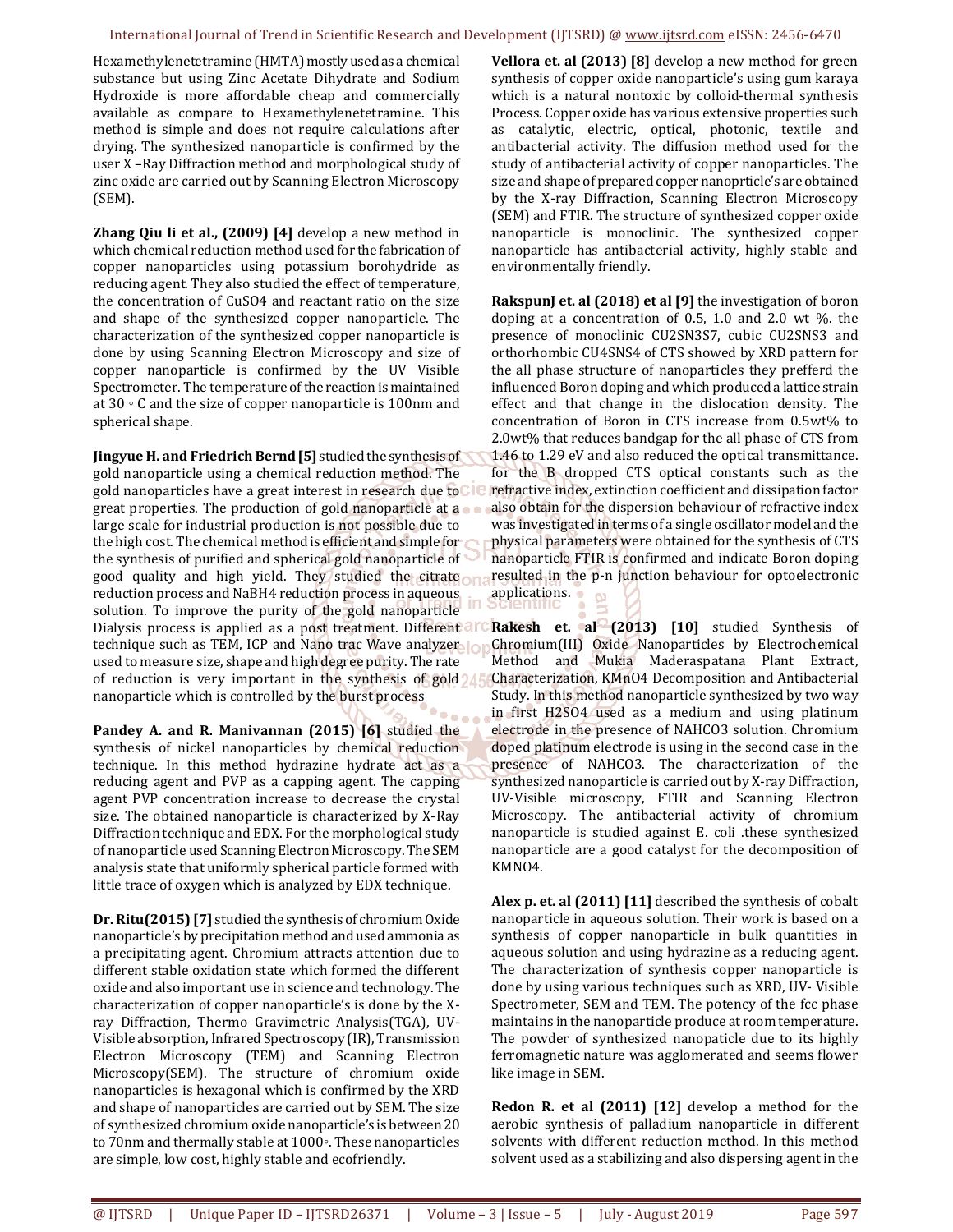#### International Journal of Trend in Scientific Research and Development (IJTSRD) @ www.ijtsrd.com eISSN: 2456-6470

colloid without any inert atmosphere or special treatment. Dimethylsulfoxide (DMSO), dimethylformamide (DMF), ethylene glycol (EG), ethanol (EtOH), and water (H2O) are the solvents employed for this particular method, all under aerobic conditions. By using this method palladium nanoparticles are successfully formed using a different reducing agent which plays an important role of size and shape of palladium nanoparticles.

**Hei H. et al (2012) [13]** studied the control synthesis and characterization of noble metal nanoparticles. The polyol reduction method used for the synthesis of well shaped platinum, palladium and rhodium nanopaticle which are capped with polyvinylpyrrolidone in an ethylene glycol solution at the temperature of 190°C under N2. The size and morphological study of these synthesized nanoparticles is done by UV- visible spectrometer, laser scattering particle size distribution analysis (LSPSDA) and Electron transmission microscopy. The shape of the particle is spherical and increase with metal precursor concentration and amount of the pvp. This method is one step synthesis and provides a good way for the synthesis of noble metal nanoparticles.

**Nene A. et al (2015) [14]** describe a new method for synthesis of Fe3O4 and Fe nanoparticles by chemical ie reduction of Fe(acac)3 by Ascorbic acid. In this following method they observed that the addition of water during the chemical reduction formed Fe3O4 nanoparticles and in the absence of the water Fe nanoparticles synthesized. The mechanism for the synthesis of Fe and Fe3O4 nanoparticles the addition of water during the reaction acts as an oxygen supplier. The characterization of the synthesized nanocrystal is carried out by EDAX, TEM, SEM and XDP. It was examined that Fe nanoparticles get oxidized to form Fe/iron oxide nanoparticles due to exposure to an air atmosphere.

**Tientong et al (2014) [15]** studied the synthesis Nickel and Nickel hydroxide nanoparticles by chemical reduction method. The nickel nanoparticles are synthesized by chemical reduction nickel ions with hydrazine hydrate and nickel hydride nanoparticle formed in an alkaline solution of nickel hydrazine complexed by drop wise titration. The size and morphological study of nanoparticles is done by X-Ray Diffraction and FTIR. This is an excited, affordable and simple method for synthesis of nickel and nickel hydride nanoparticles of small size and high yield. The size of obtaining nanoparticle ranging between 7- 14 nm.

**SafeeraT et al (2018) [16]** used wet chemical method for the synthesis of quantum dots of ZnGa2O4: Eu3+. This synthesis carried out at a low temperature in an aqueous medium and that resulted in a cubic spinel structured.ZnGa2O4: Eu3+ of quantum dots and which is confirmed by different techniques such as XRD and TEM. The photolumines cense spectrum contains electric and magnetic dipole. the PL can be used in imagining technique as well as in displays technology.

**ThambiduraiM and DangC (2018) [17]** approach the synthesis of cdo nanoparticles with different molar concentrations by the two step chemical method. the crystal structure of cdo nanoparticles thin film is in cubic phase and the formation of nanoparticles, spindles and coconut fiber bark shaped cdo nanoparticles flim showed by microscopic image by controlling the molar concentration of cadmium nitrate tetrahydrate and hexamethylenetetramine. These different structures were obtained and increase the size of CDO nanoparticles monotonically with molar concentrations and this chemical synthesis is inexpensive and scalable

**Khatoon u. et al (2012) [18]** studied the synthesis of silver nanoparticle by chemical reduction method. Silver nanoparticle receives appreciable attention due to its physical and chemical properties. In comparison with other metal have various different properties. . In the synthesis of silver nanoparticle Silver nitrate is used as the metal precursor and sodium borohydride as a reducing agent. The characterization of obtaining nanoparticle is done by the X-Ray Diffraction technique for knowing lattice parameter, UV Visible Spectrometer for confirmation of the size of silver nanoparticle and SEM to know size morphology and composition of the nanoparticle . The energy dispersive spectroscopy (EDS) used to conform elemental silver at the nanoscale.

**PatharkarR et al (2013) [19]** developed a new approach of synthesis of colloidal Ruthenium nanoparticle from the chemical reduction method. in which reducing agent is Sodium Borohydrate and sodium dodecyl sulfate is a stabilizer and different parameters used for measuring the size of colloidal Ru nanoparticles and the synthesized nanoparticles characterized by a different technique such as TEM and dynamic light scattering (DLS).

**GuzmánM et al [20]** developed a new approach by the chemical reduction method of silver nano particles. silver nitrate act as the metal precursor and hydrazine act as reducing agent and the determination of silver nanoparticles was characterized by uv-vis spectroscopy which discloses the production of silver nanoparticles which is manifest by the surface plasmonic absorption for the synthesized nanoparticles. we have taken different technologies such as X-RAY diffraction, TEM, UV-VIS, energy dispersive spectroscopy for their characterization. The Kirby Bauer method used for measuring the antibacterial activity of synthesized nanoparticles. the silver nanoparticles exhibit high antimicrobial and bacterial activity.

**JainS et al (2014) [21]** in this review the chemical reduction method used for the preparation of copper nanoparticles in aqueous medium L - ascorbic acid work as reducing and capping agent. it is the new approach for the synthesis of copper nanoparticles from L- ascorbic acid. the synthesized copper nanoparticles were characterized by a different technique such as SEM, FEM. in copper salts the addition of L-ascorbic acid is determined by FTIR technique . and L ascorbic acid used for protecting the copper nanoparticle to obtacle the agglomeration

**MazarioE at al [2106] [22]** in this review for the synthesis of manganese ferrite nanoparticles developed a chemical method. it was carried out by an electrochemical cell that contains anode and cathode. XRD and STEM show the formation of structure and technique such as electron microscopy and X-Ray absorption spectroscopy characterized the shape and size of synthesized nanoparticles and magnetic behaviour determined by the SQUID measurements.